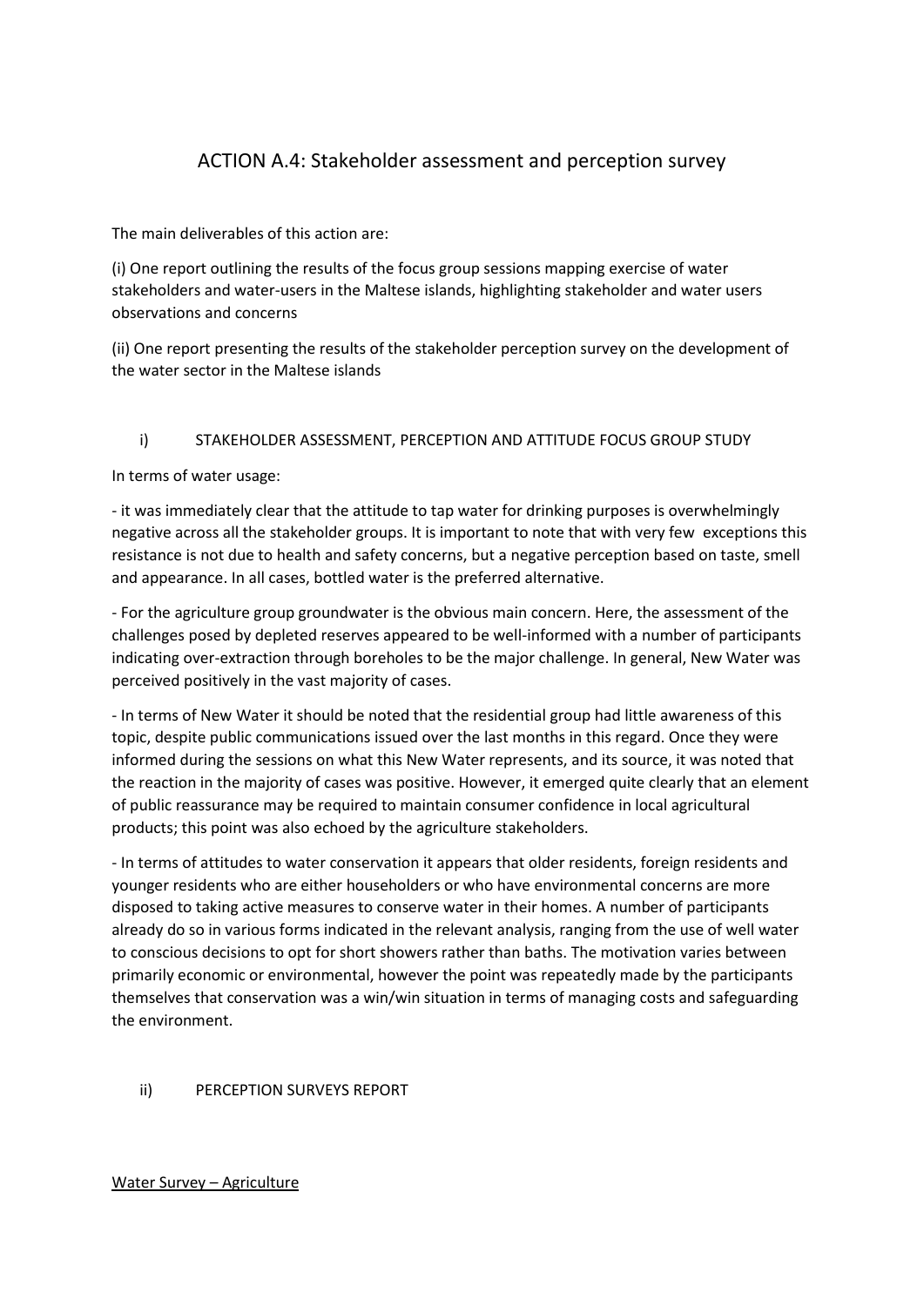

Data collected showed that the majority of holdings, 93.9 per cent do not use 'new water' for agriculture irrigation.

The analysis of data regarding availability of reservoirs showed that almost half of the holdings had a reservoir available on their land. Amongst those who have a reservoir, 75.5 per cent have one reservoir while 2.0 per cent have five reservoirs. Further analysis indicates that holdings who engage in crop husbandry have the highest availability, as 77.2 per cent have a reservoir available, while only 22.8 per cent of those engaged in livestock faming or mixed activity answered in the affirmative.

Holdings were also asked whether they practise any water saving measures on the farm. The majority of the holdings, 6,829 or 71.5 per cent practice some sort of water saving measure. Out of the 8,204 responses given by these holdings, the most popular measure was the rainwater harvesting with 62.0 per cent of the responses. On the other hand, those holdings that do not practice any water saving measures amounted to 2,728 holding or 28.5 per cent of the total holdings.

An additional question regarding the willingness to invest in other water saving measures in the near future revealed that 60.2 per cent of the holders replied in the negative. Albeit this, 3.0 per cent of the holdings declared that they were willing to invest in other water saving measures even at their own expense. A further 36.6 per cent indicated that they would be willing to invest in other water saving measures if the expense was to be subsidised or if grants were available.

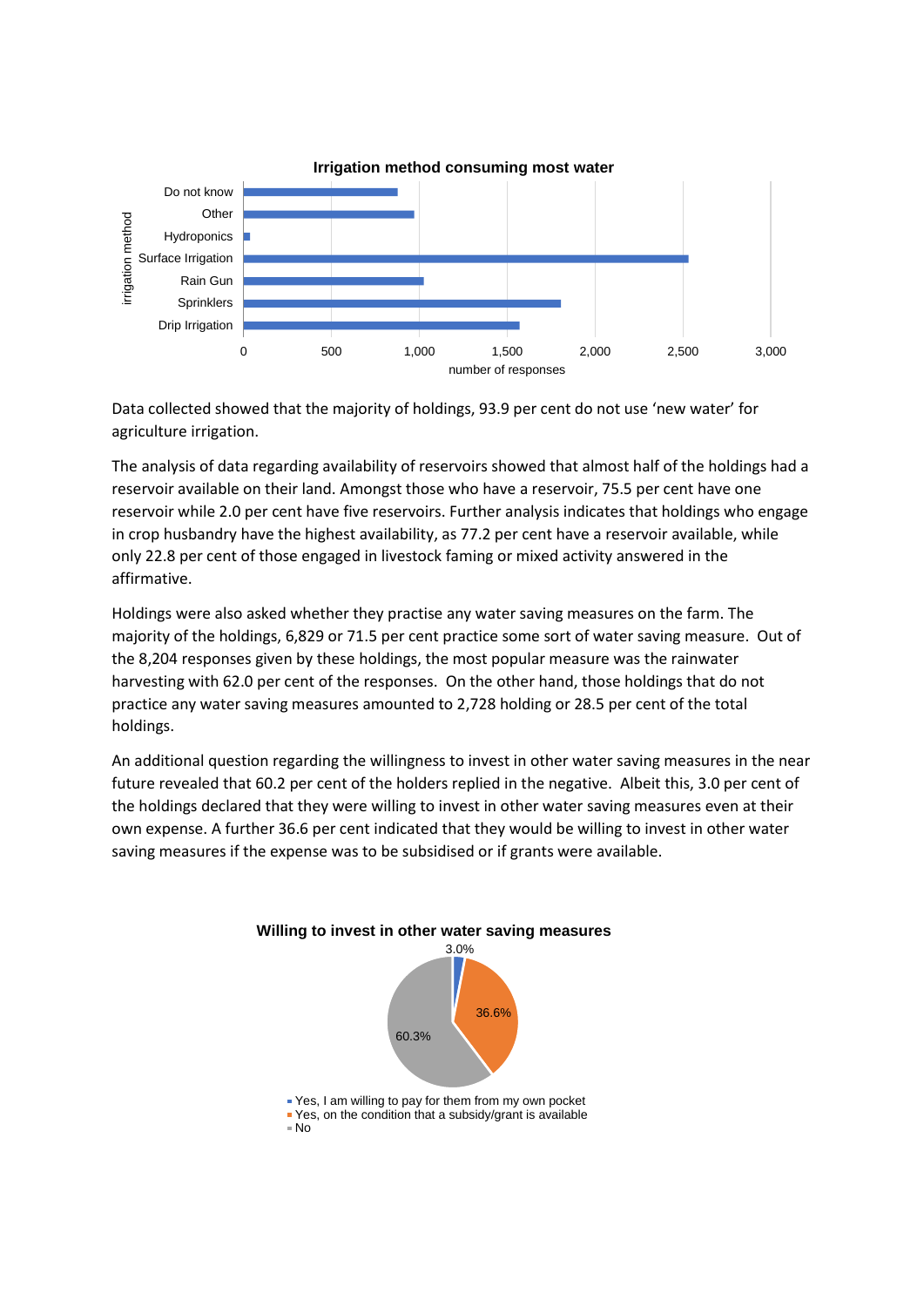#### Water Survey – Households

The target population of this survey consisted of all private households in the Maltese Islands.

One of the main aims of this survey was to gather information about water usage characteristics in households. With regards to water that is used for drinking, the majority of Maltese households use bottled water (74.3 per cent). Tap water is also used by 19.4 per cent of households for drinking purposes followed by water filtered by means of domestic reverse osmosis at 11.6 per cent .

In the case of water use in the kitchen, the situation changes since 87.5 per cent of households use municipal mains water (tap water). Additionally, 9.9 per cent of households utilise water from the roof tank, followed by a further 3.8 per cent which uses water from a well or water cistern.

For water that is used in the bathroom the most prevalent source is the roof tank (82.7 per cent) followed by municipal mains water (14.1 per cent) and the well or water cistern (7.6 per cent)i.

With regards to water for outdoor use, municipal mains water is the dominant type of water (49.2 per cent). Water originating from the roof tank and the well or water cistern comes next with 24.1 per cent and 22.8 per cent of outdoor water usage by households respectively.

In Malta, 43.3 per cent of households have the availability of a well to collect rainwater.

With regards to the use of the water that is collected from wells 77.6 per cent of those households having a well make regular use of the water that is collected.

A number questions that were asked during the survey deal with the households' perception of various water sources. With regards to the safety of mains water for drinking, 60.7 per cent of households do not consider this type of water as safe to drink.

When considering the roof tank water, only 9.0 per cent of households consider this water as safe to drink. With regards to bottled water, 68.6 per cent of households say they have trust in the quality of this water, followed by 22.0 per cent who do not trust its quality.



## **Households' perception about roof tank water**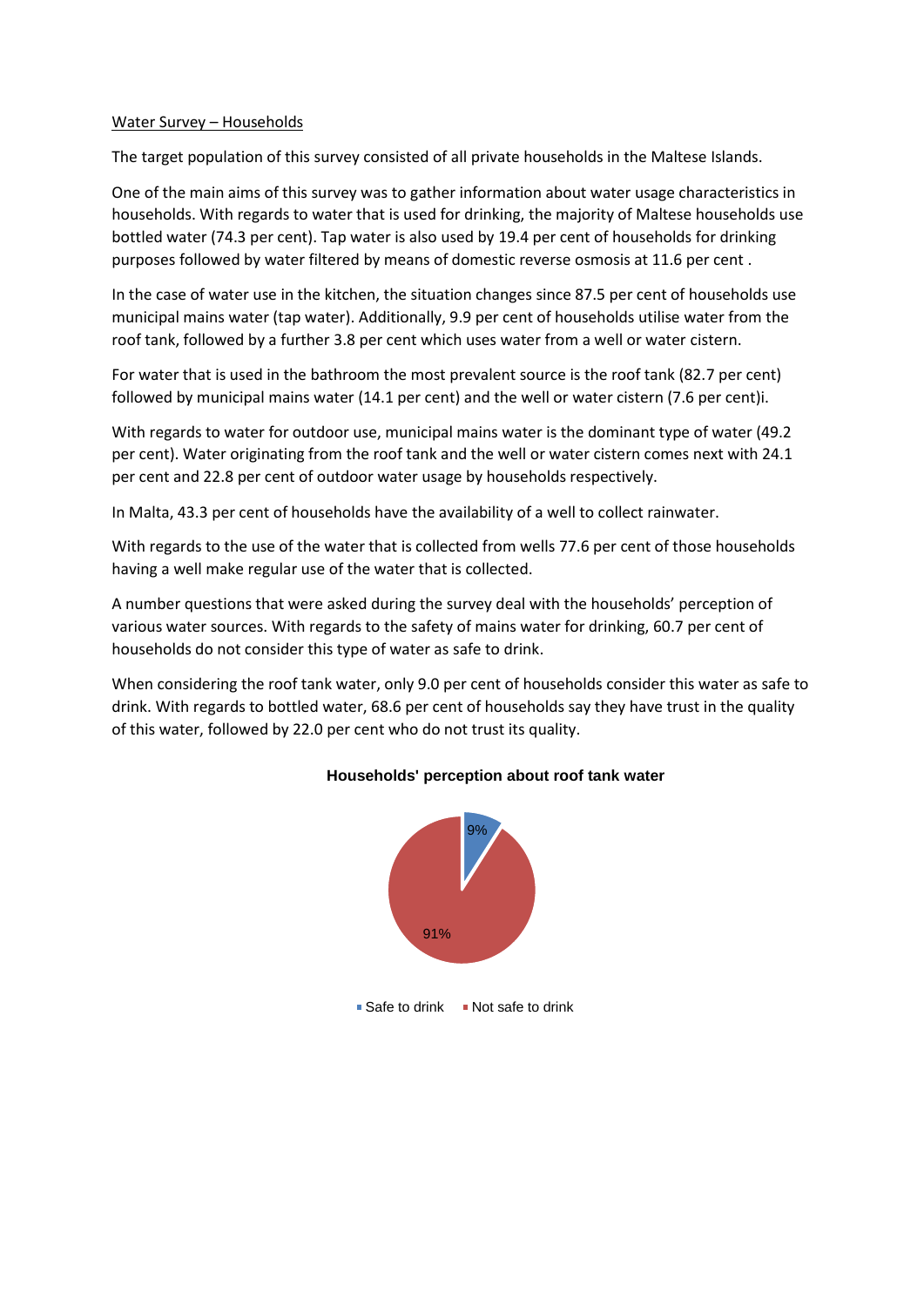

**Households' perception about the quality of bottled** 

Households were also asked to rank their appliances, activities or household chores according to what they think is the most water consuming. The washing machine was the first choice for 85,004 households (41.7 per cent), surpassing by far all the other appliances and activities. For the second ranking the most popular choice was the shower, chosen by 46,070 households (22.6 per cent). The kitchen sink was the most preferred option for the third ranking, chosen by 33,377 households (16.4 per cent).

The perception of households on the water utility bill cost was another issue that was investigated by this survey. The majority of households (54.9 per cent) do not consider these bills as expensive. If the figures are analysed by household size one can notice that there is a progressive reduction in those households that perceive their bills to be not expensive. In fact, 59.7 per cent of two person households do not consider their water utility bills as expensive, while for households with five or more persons this figure goes down to 47.8 per cent.

The survey also addressed the households' perception of the major challenge for water resources in Malta. A total of 138,118 households or 67.8 per cent of the total considered rainwater runoff into the sea as the major challenge.

The survey also delved into the behavioural aspects of households with regards to the use of water. Households were asked whether they utilise water saving mode on their washing machine. 56.0 per cent of all households use this feature, followed by 29.3 per cent which do not and 14.5 per cent which are unaware of the presence of such a feature in their appliance. The proportion of those who utilise the water saving mode feature increases by household size so that the proportion for single person households stands at 41.0 per cent whilst those for four and five+ persons stand at 64.7 per cent and 64.6 per cent respectively.

## Water Survey – Businesses

The target population for this survey consisted of all active enterprises excluding those in NACE

A total of 1,500 enterprises were contacted for this survey where 525 participated and data was collected by means of a self-completion questionnaire.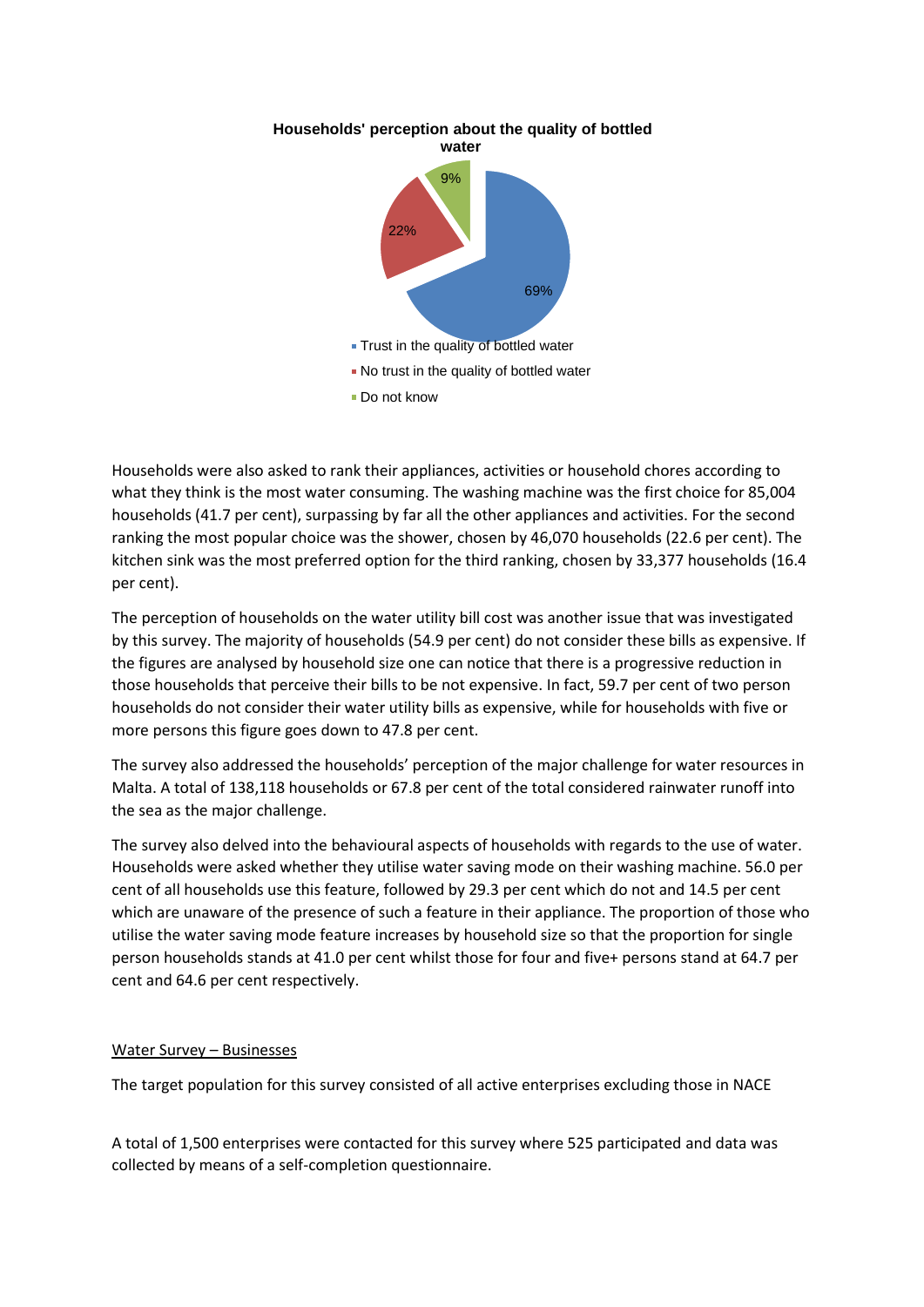As part of the survey companies were asked to rank applications and activities according to what they believe has the highest water consumption. Applications and activities that companies believe to have the highest water consumption include the toilet flushing (chosen by 52.5 per cent of companies), followed by general cleaning (9.3 per cent) and the kitchen sink (9.2 per cent). Companies reported the second highest consumption for the kitchen sink (18.2 per cent), followed by the hand-wash basin (13.3 per cent) and the toilet flushing (12.7 per cent). With regards the third highest consumption, companies chose the hand-wash basin (11.6 per cent), the kitchen sink (11.5 per cent) and the toilet flushing (9.4 per cent). Here it is interesting to note that the Toilet flushing and the Kitchen sink feature across all the three consumption categories, meaning that the highest share of companies believe that these are the most water consuming applications.



Among manufacturing companies (NACE C) there is interest to use highly polished treated municipal wastewater (New Water) in only 46 companies (1.7 per cent of companies in the same NACE category). The majority (61.8 per cent) are not interested to use this type of water while a further 36.5 per cent do not know or need more information about this subject.

With regards to the 46 companies that are interested to use 'New Water', 8 are willing to pay up to €0.19, 15 are willing to pay from €0.20 to €0.49 and 23 are willing to pay from €0.50 to €0.99 per cubic metre of this type of water.

Companies that carry out performance audits comprise 46.1 per cent of the total. 36.7 per cent of these (8,211 companies) include water usage in their performance audits, whist the rest do not. NACE J - Information and Communication and NACE I - Accommodation and Food Service Activities have the highest share of companies that include water usage in their performance audits (71.5 per cent and 61.5 per cent respectively of companies in each NACE category). On the other hand, NACE F – Construction and NACE B - Mining and Quarrying have the lowest share of companies that include water usage in their performance audits (0.0 per cent and 0.7 per cent respectively).